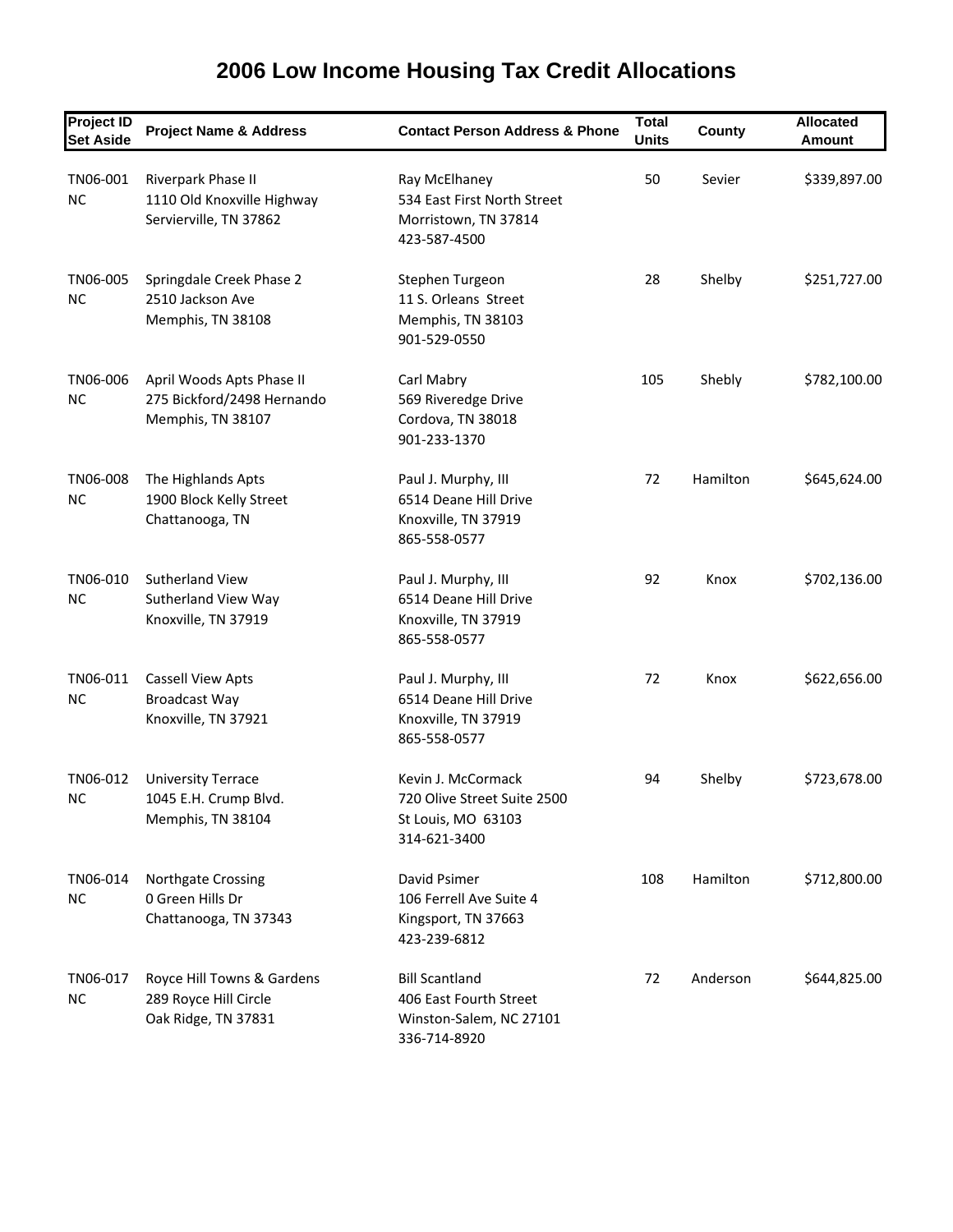| <b>Project ID</b><br><b>Set Aside</b> | <b>Project Name &amp; Address</b>                                             | <b>Contact Person Address &amp; Phone</b>                                                   | <b>Total</b><br><b>Units</b> | County         | <b>Allocated</b><br>Amount |
|---------------------------------------|-------------------------------------------------------------------------------|---------------------------------------------------------------------------------------------|------------------------------|----------------|----------------------------|
| TN06-018<br><b>NC</b>                 | <b>Mallard Cove</b><br><b>West Church Street</b><br>Alamo, TN 37110           | Dale Lancaster<br>206 Comstock Lane<br>Madison, MS 39110<br>601-672-6285                    | 32                           | Crockett       | \$240,000.00               |
| TN06-019<br><b>NC</b>                 | Hanover Ridge<br>Mt View Rd<br>Antoich, TN 37013                              | <b>Bill Scantland</b><br>406 East Fourth Street<br>Winston-Salem, NC 27101<br>336-714-8920  | 72                           | Davidson       | \$283,817.00               |
| TN06-020<br><b>NC</b>                 | <b>Orchard View</b><br>164 Northwood Lane<br>McMinnville, TN 37110            | <b>Bill Scantland</b><br>406 East Fourth Street<br>Winston-Salem, NC 27101<br>336-714-8920  | 64                           | Warren         | \$441,552.00               |
| TN06-022<br><b>NC</b>                 | <b>Quail Run Estates</b><br><b>Red Road</b><br>McMinnville, TN 37110          | Dale Lancaster<br>206 Comstock Lane<br>Madison, MS 39110<br>601-672-8285                    | 50                           | Warren         | \$345,000.00               |
| TN06-025<br>R                         | Greenwood Terrace<br>3056 Dee Dr<br>Chattanooga, TN 37406                     | Naveed Minhas<br>801 North Holtzclaw<br>Chattanooga, TN 37404<br>423-752-4848               | 98                           | Hamilton       | \$470,807.00               |
| TN06-026<br><b>NC</b>                 | Sage Meadows<br>669 Meadow View Road<br>Bristol, TN 37620                     | Pat Dobbins<br>9010 US Highway 431<br>Albertville, AL 35950<br>256-878-6054                 | 98                           | Sullivan       | \$646,690.00               |
| TN06-027<br>NC                        | Vista Ridge<br>West Card Rd<br>Soddy Daisy, TN 37379                          | Pat Dobbins<br>9010 US Highway 431<br>Albertville, AL 35950<br>256-878-6054                 | 78                           | Hamilton       | \$511,762.00               |
| TN06-031<br>NC.                       | Spring Lake Apts<br>Johnson Blvd Se & Wildwood Lake Rd<br>Cleveland, TN 37311 | Justin Zimmerman<br>1730 E. Republic Road, Suite F<br>Springfield, MO 65804<br>417-883-1632 | 64                           | <b>Bradley</b> | \$557,779.00               |
| TN06-032<br><b>NC</b>                 | Clarksville Heights<br>Gill Street & Kraft Street<br>Clarksville, TN 37040    | Justin Zimmerman<br>1730 E. Republic Road, Suite F<br>Springfield, MO 65804<br>417-883-1632 | 64                           | Montgomery     | \$557,779.00               |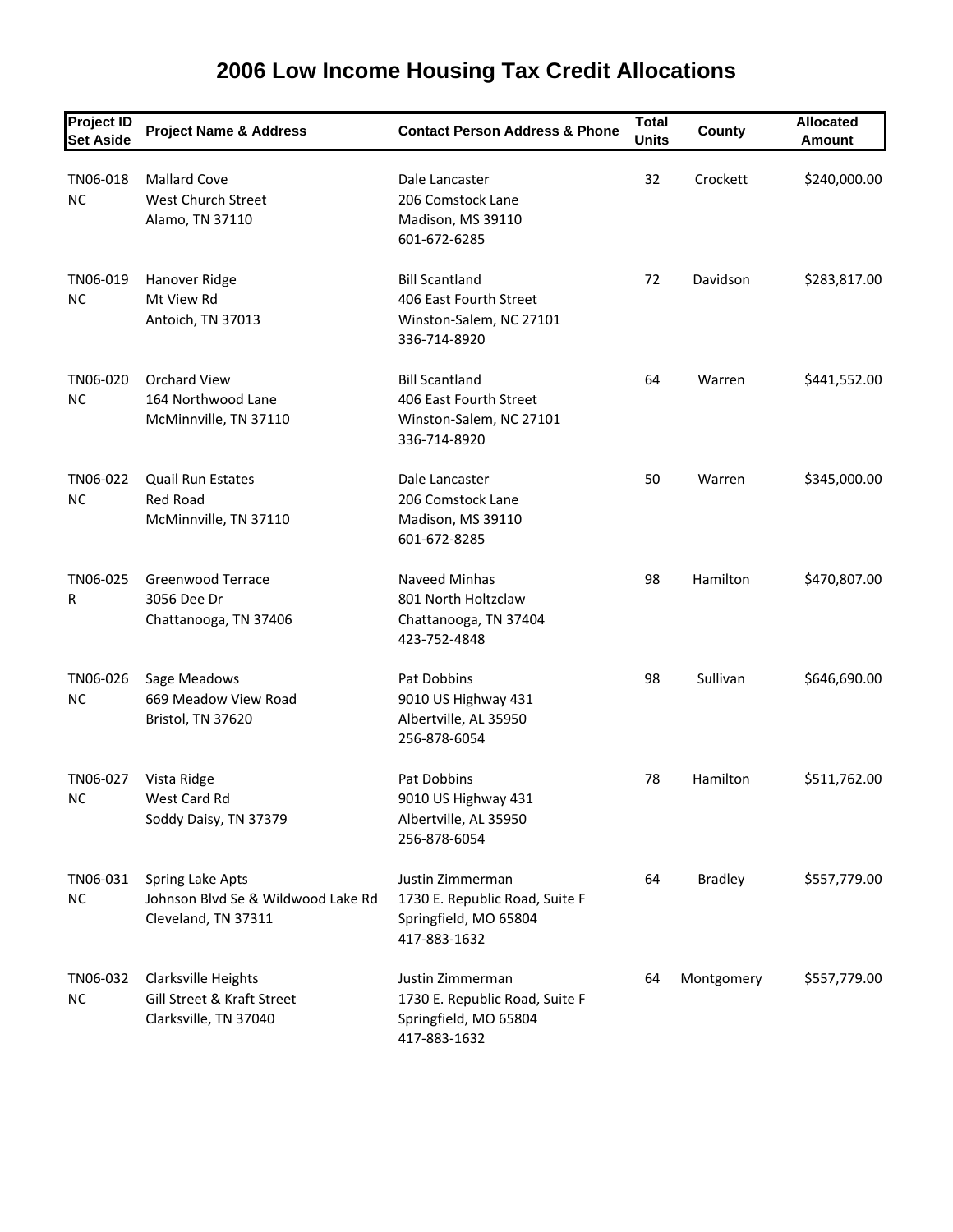| <b>Project ID</b><br><b>Set Aside</b> | <b>Project Name &amp; Address</b>                                                      | <b>Contact Person Address &amp; Phone</b>                                                  | <b>Total</b><br><b>Units</b> | County     | <b>Allocated</b><br><b>Amount</b> |
|---------------------------------------|----------------------------------------------------------------------------------------|--------------------------------------------------------------------------------------------|------------------------------|------------|-----------------------------------|
| TN06-033<br><b>NC</b>                 | <b>Green Meadows Townhomes</b><br>County Garage Rd<br>Crossville, TN 38557             | Don Alexander<br>67 Irwin Ave<br>Crossville, TN 38555<br>931-484-2990                      | 28                           | Cumberland | \$267,830.00                      |
| TN06-035<br><b>NC</b>                 | Horn Lake Apts<br>4371 Horn Lake Rd<br>Memphis, TN 38111                               | Martin Boscaccy<br>700 Adams Ave<br>Memphis, TN 38105<br>901-544-1825                      | 71                           | Shelby     | \$485,866.00                      |
| TN06-037<br><b>NC</b>                 | <b>Station Lofts</b><br>8th Ave N. & Cheatham Place<br>Nashville, TN 37208             | Aaron White<br>301 Church Street<br>Nashville, TN 37201<br>615-279-7280                    | 64                           | Davidson   | \$573,945.00                      |
| TN06-038<br><b>NC</b>                 | Walker Rosa Apts<br>1014 Tiptop Ave<br>Kingsport, TN 37665                             | John T. Huff, Jr.<br>6060 Lee Rd #54<br>Opelika, AL 36804<br>334-749-0885                  | 37                           | Sullivan   | \$331,395.00                      |
| TN06-039<br><b>NC</b>                 | Wilson Village Apts<br>2020 Wilson Rd<br>Knoxville, TN 37912                           | John T. Huff, Jr.<br>6060 Lee Rd #54<br>Opelika, AL 36804<br>334-749-0885                  | 72                           | Knox       | \$645,840.00                      |
| TN06-040<br><b>NC</b>                 | <b>Crossland Manor</b><br>Southeast Crossland Ave & Gracey St<br>Clarksville, TN 37040 | Robert Pullen Jr.<br>6953 Charlotte Pike, Suite 402<br>Nashville, TN 37209<br>615-356-1071 | 48                           | Montgomery | \$430,507.00                      |
| TN06-042<br>NC                        | Hallmark @ Oak Ridge<br>480 Tuskeegee Drive<br>Oak Ridge, TN 37830                     | John T. Huff, Jr.<br>6060 Lee Rd #54<br>Opelika, AL 36804<br>334-749-0885                  | 72                           | Anderson   | \$496,800.00                      |
| TN06-101                              | Levi Landing<br>765 Levi Road<br>Memphis, TN 38109                                     | Molly Beard<br>2600 Thousand Oaks Blvd.<br>Memphis, TN 38118<br>901-590-4806               | 32                           | Shelby     | \$214,447.00                      |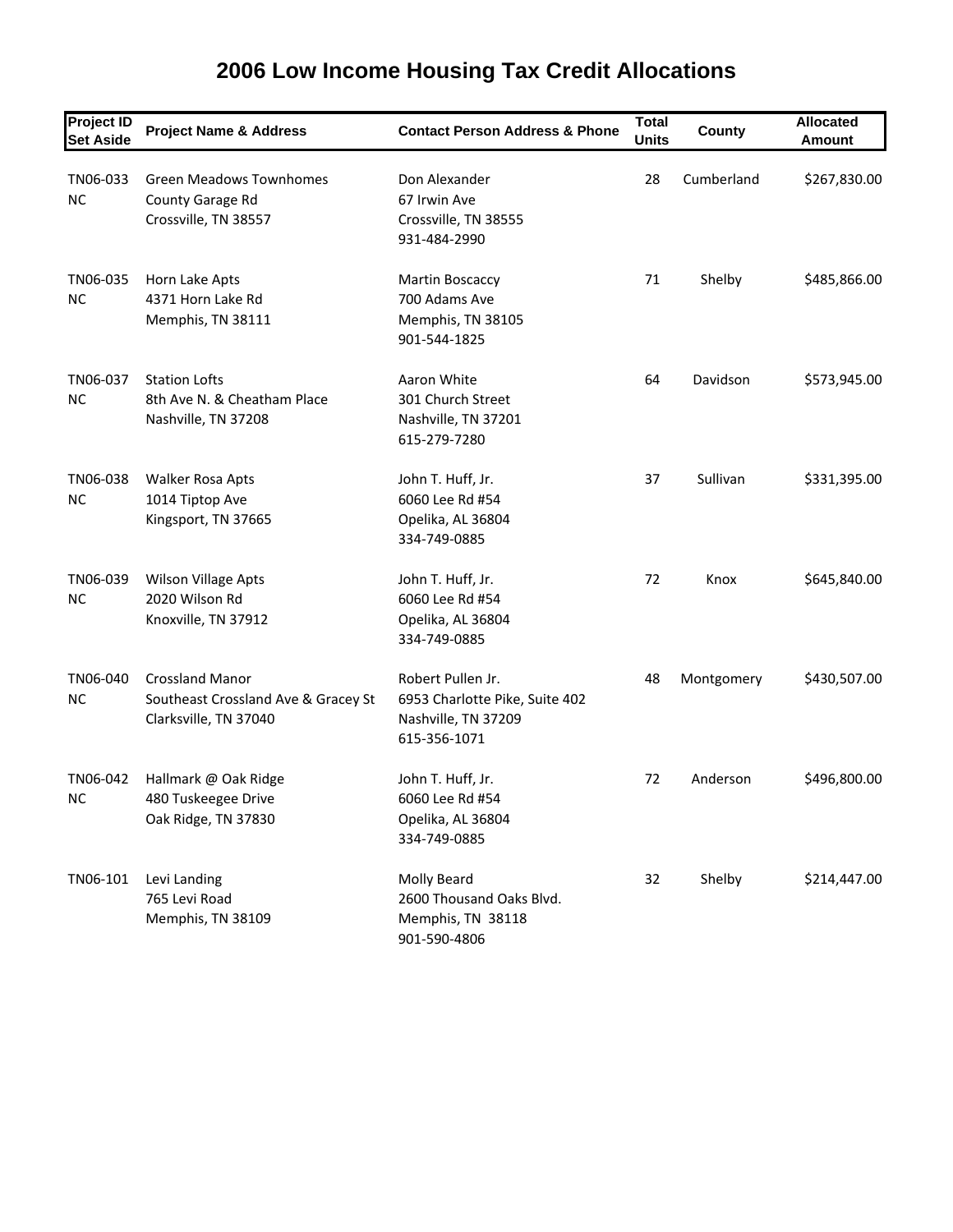| <b>Project ID</b><br><b>Set Aside</b> | <b>Project Name &amp; Address</b>                                               | <b>Contact Person Address &amp; Phone</b>                                            | <b>Total</b><br><b>Units</b> | County     | <b>Allocated</b><br><b>Amount</b> |
|---------------------------------------|---------------------------------------------------------------------------------|--------------------------------------------------------------------------------------|------------------------------|------------|-----------------------------------|
| TN06-102                              | <b>Martin Meadows</b><br>Hwy 431 @ Courtwright Road<br>Martin, TN 38237         | <b>Steve Domine</b><br>4191 2nd St. South<br>St. Cloud, MN 56301                     | 72                           | Weakley    | \$452,052.00                      |
| TN06-103                              | Lakeview Apts<br>745 Levi Road<br>Memphis, TN 38109                             | Molly Beard<br>2600 Thousand Oaks Blvd.<br>Memphis, TN 38118<br>901-590-4806         | 152                          | Shelby     | \$699,930.00                      |
| TN06-200                              | Ramblewood Apts<br>Acq/Rehab 2400 Ramblewood Circle<br>Clarksville, TN 37040    | W. Carr Hagan III<br>900 S Gay St, Suite 2000<br>Knoxville, TN 37902<br>865-549-7448 | 112                          | Montgomery | \$235,062.00                      |
| TN06-202                              | East Pointe Apts.<br>Acq/Rehab 504 Daughtery Street<br>Jackson, TN 38301        | C. Winston Henning<br>125 Preston Street<br>Jackson, TN 38301<br>731-265-8200        | 99                           | Madison    | \$367,983.00                      |
| TN06-203<br>New                       | Uptown Senior Housing Dev.<br>669 North 3rd Street<br>Memphis, TN 38105         | Rosalyn Willis<br>20 S Dudley Ave #801<br>Memphis, TN 38103<br>901-527-0516          | 69                           | Shelby     | \$340,860.00                      |
| TN06-206<br>Rehab                     | Ada Ferrell Garden Apts<br>106 Freeman St<br>Tullahoma, 37388                   | W. Carr Hagan III<br>900 S Gay St, Suite 2000<br>Knoxville, TN 37902<br>865-549-7448 | 213                          | Coffee     | \$371,434.00                      |
| TN06-207                              | <b>Westview Towers Apts</b><br>Acq/Rehab 7823 Gleason Dr<br>Knoxville, TN 37919 | W. Carr Hagan III<br>900 S Gay St, Suite 2000<br>Knoxville, TN 37902<br>865-549-7448 | 240                          | Knox       | \$441,014.00                      |
| TN06-209<br>New                       | Ashland Lake Apts I<br>Stateline Rd & Hacks Cross Rd<br>Memphis, TN 38125       | Alison Birge<br>770 3RD Ave, SW<br>Carmel, IN 46032<br>317-705-7933                  | 200                          | Shelby     | \$720,000.00                      |
| TN06-212                              | <b>Hickory Forest Apts</b><br>Acq/Rehab 500 Ocala Dr<br>Nashville, TN 37211     | W. Carr Hagan III<br>900 S Gay St, Suite 2000<br>Knoxville, TN 37902<br>865-549-7448 | 90                           | Davidson   | \$239,757.00                      |